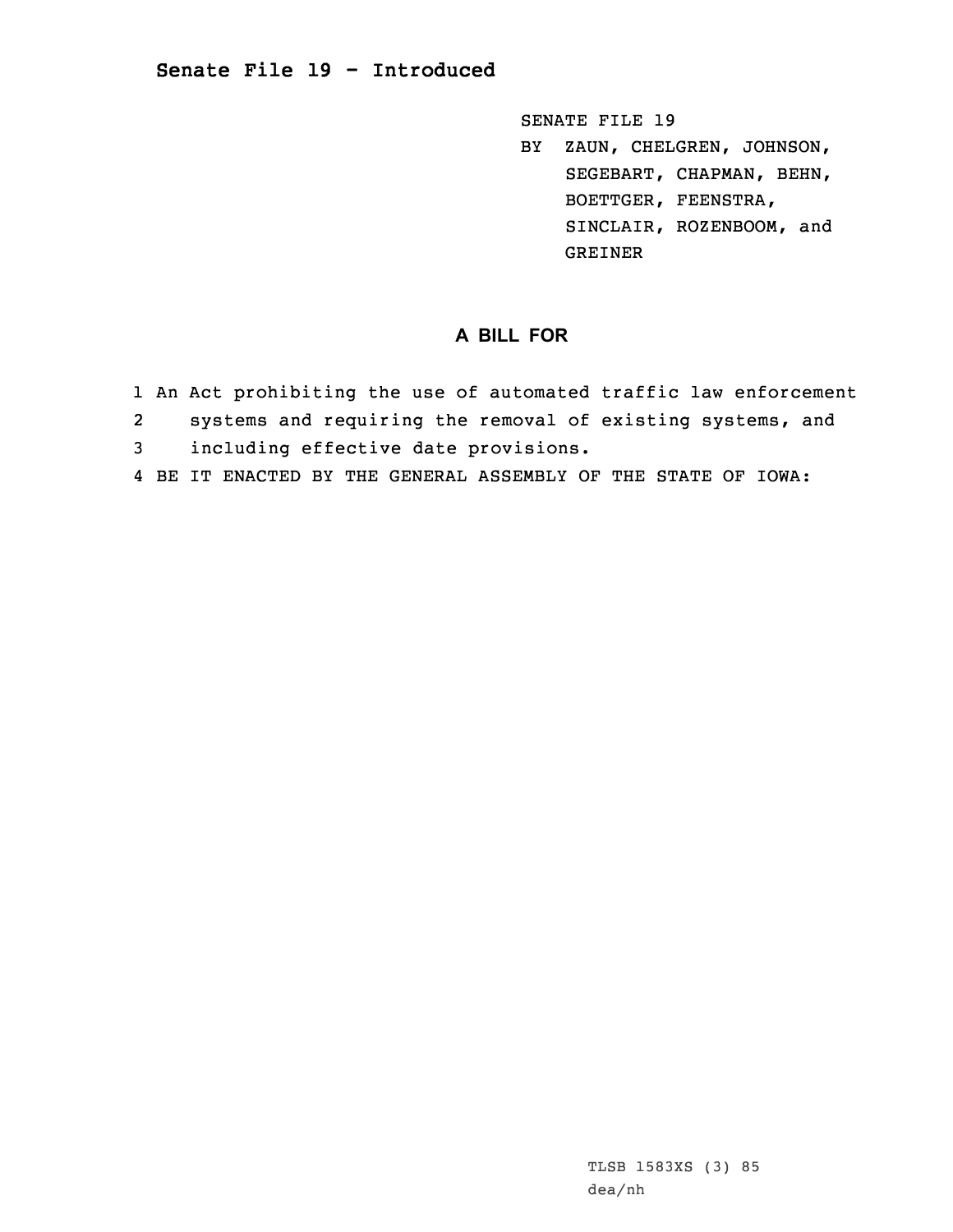1 Section 1. Section 321.1, Code 2013, is amended by adding 2 the following new subsection:

3 NEW SUBSECTION. 95. *"Automated traffic law enforcement* 4 *system"* means <sup>a</sup> device with one or more sensors working in 5 conjunction with one of the following:

6 *a.* An official traffic-control signal, to produce recorded 7 images of motor vehicles entering an intersection against <sup>a</sup> red 8 signal light.

9 *b.* <sup>A</sup> speed measuring device, to produce recorded images of 10 motor vehicles traveling at <sup>a</sup> prohibited rate of speed.

11 *c.* <sup>A</sup> railroad grade crossing signal light, as described in 12 section 321.342, to produce images of vehicles violating the 13 signal light.

14 *d.* Any official traffic-control device, if failure to comply 15 with the official traffic-control device constitutes <sup>a</sup> moving 16 violation under this chapter.

17 Sec. 2. NEW SECTION. **321.5A Automated traffic law** 18 **enforcement systems prohibited.**

 The department or <sup>a</sup> local authority shall not place or cause to be placed on or adjacent to <sup>a</sup> highway, or maintain or employ the use of, an automated traffic law enforcement system for the enforcement of any provision of this chapter or any local ordinance relating to motor vehicles.

24 Sec. 3. REMOVAL OF AUTOMATED TRAFFIC LAW ENFORCEMENT SYSTEMS —— VALIDITY OF PRIOR NOTICES AND CITATIONS. On or before July 1, 2013, <sup>a</sup> local authority using an automated traffic law enforcement system shall discontinue using the system and remove the system equipment. Effective July 1, 2013, all local ordinances authorizing the use of an automated traffic law enforcement system are void. However, notices of violations mailed or citations issued pursuant to such an ordinance prior to July 1, 2013, shall not be invalidated by the enactment of this Act and shall be processed according to the provisions of the law under which they were authorized. Sec. 4. EFFECTIVE UPON ENACTMENT. The section of this Act

 $-1-$ 

LSB 1583XS (3) 85  $dea/nh$  1/2